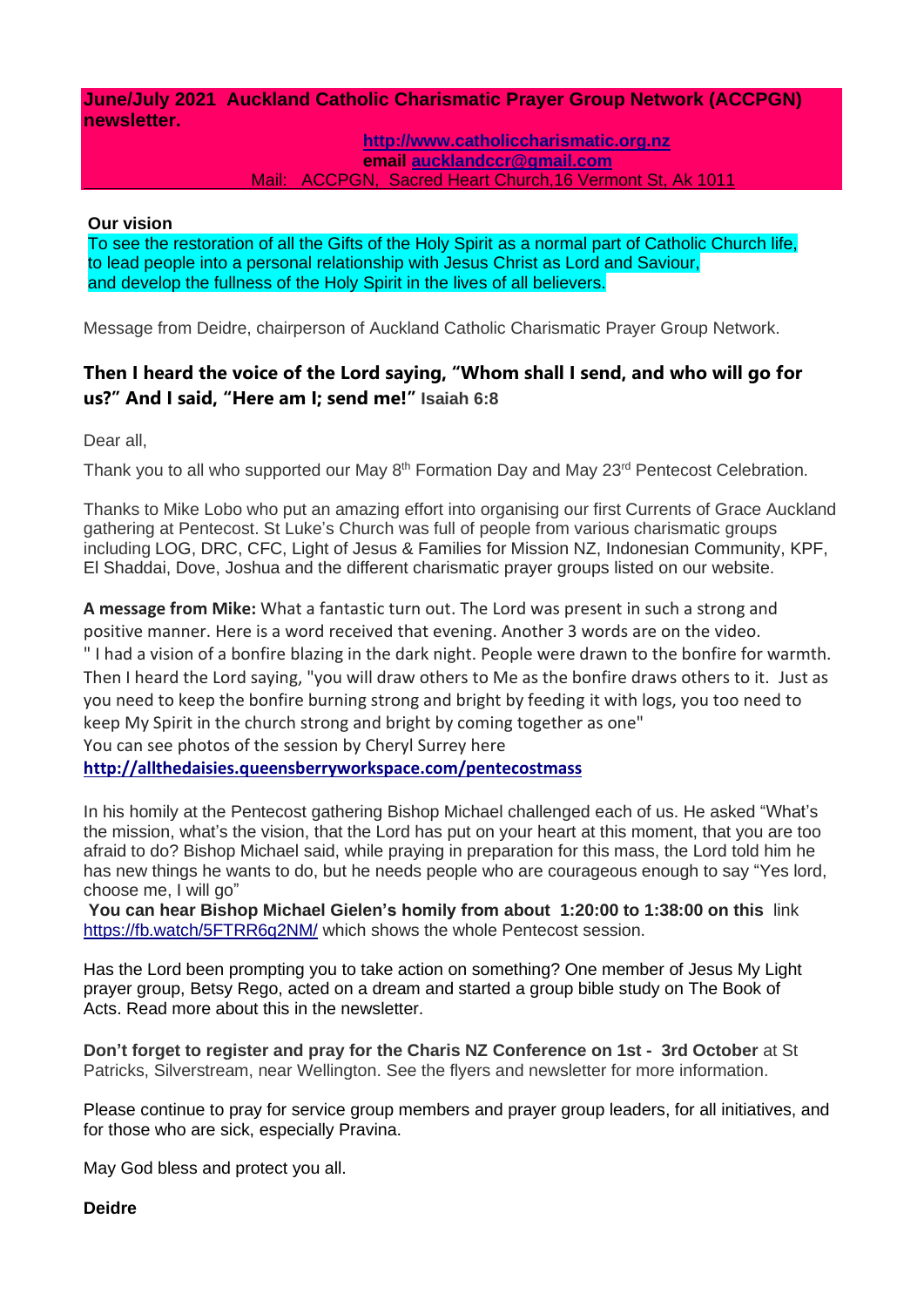Calendar these CCR dates (for more information see below, or attached flyers or in later newsletters)

| August 7th    | Dove Northshore Refreshment Day for women. Flyer has been sent out.                                                                                      |
|---------------|----------------------------------------------------------------------------------------------------------------------------------------------------------|
|               | Google form link for registration<br>https://docs.google.com/forms/d/e/1FAIpQLScNFyGC6kVB4WqGP2jXhI<br>cWgWzZjNwEve5Bli98QMYxIx9Yjw/viewform?usp=sf_link |
| August 15th   | Prayer group leaders, prospective leaders, gathering with service group.<br>Sacred Heart hall, 3-5pm.                                                    |
| Oct 1-3       | <b>CharisNZ Conference</b> for all Currents of Grace, Silverstream. See Flyer                                                                            |
|               | https://current-of-grace-conference-<br>2021.lilregie.com/booking/attendees/new                                                                          |
| Other events  |                                                                                                                                                          |
| August 28th   | Reconnect: Womans Day of Refreshment organised annually by a group of<br>Christian women. Flyer has been sent out.                                       |
| 3-5 Sept      | Get Set 2021, Lamb of God Camp for Tertiary students and Young Adults                                                                                    |
| Oct 16        | Auckland Diocese Festival at St Lukes, Flatbush. 9am-5pm and youth<br>festival 7-10pm https://www.aucklandcatholic.org.nz/festival/                      |
| Oct 22-25     | Exult 2021 -Jesus Youth Camp for Young Adults, Hamilton                                                                                                  |
| <b>Oct 30</b> | Catholic Mens Retreat, Glenfield, see Joshua newsletter, p.10                                                                                            |

# **CharisNZ Conference 2021: Together Serving God's Kingdom**

Celebrating the diverse fruits and family of Catholic Charismatic Renewal in NZ (Charis NZ)

## **Date: 1-3 October**

**Venue:** St Patrick's College Silverstream

**Speakers:** Cardinal John Dew, Fr John Rea and Dr Mary Healy\*. Note \*Dr Mary Healy is Via Video.

### **Register now**:

https://current-of-grace-conference-2021.lilregie.com/booking/attendees/new

Conference Fee: Early bird \$100 until 1st September 2021 then \$120 (Fee includes Lunch & Dinner on Saturday. registration closes on Friday, 17 September 20 Limited dormitory style accommodation available at College for Friday & Saturday nights -  $$100^*$  (\* Dormitory style, Breakfasts on Saturday & Sunday included and Linen provided)

### **See the attached flyer. More info:** charisnewzealand@gmail.com +64 21 131 1916

# **RIP**

For those who knew her, Freda Kirk died on June 5<sup>th</sup>. May she rest in peace. Freda was very involved in CCR in the early days as a leader in Manurewa prayer group.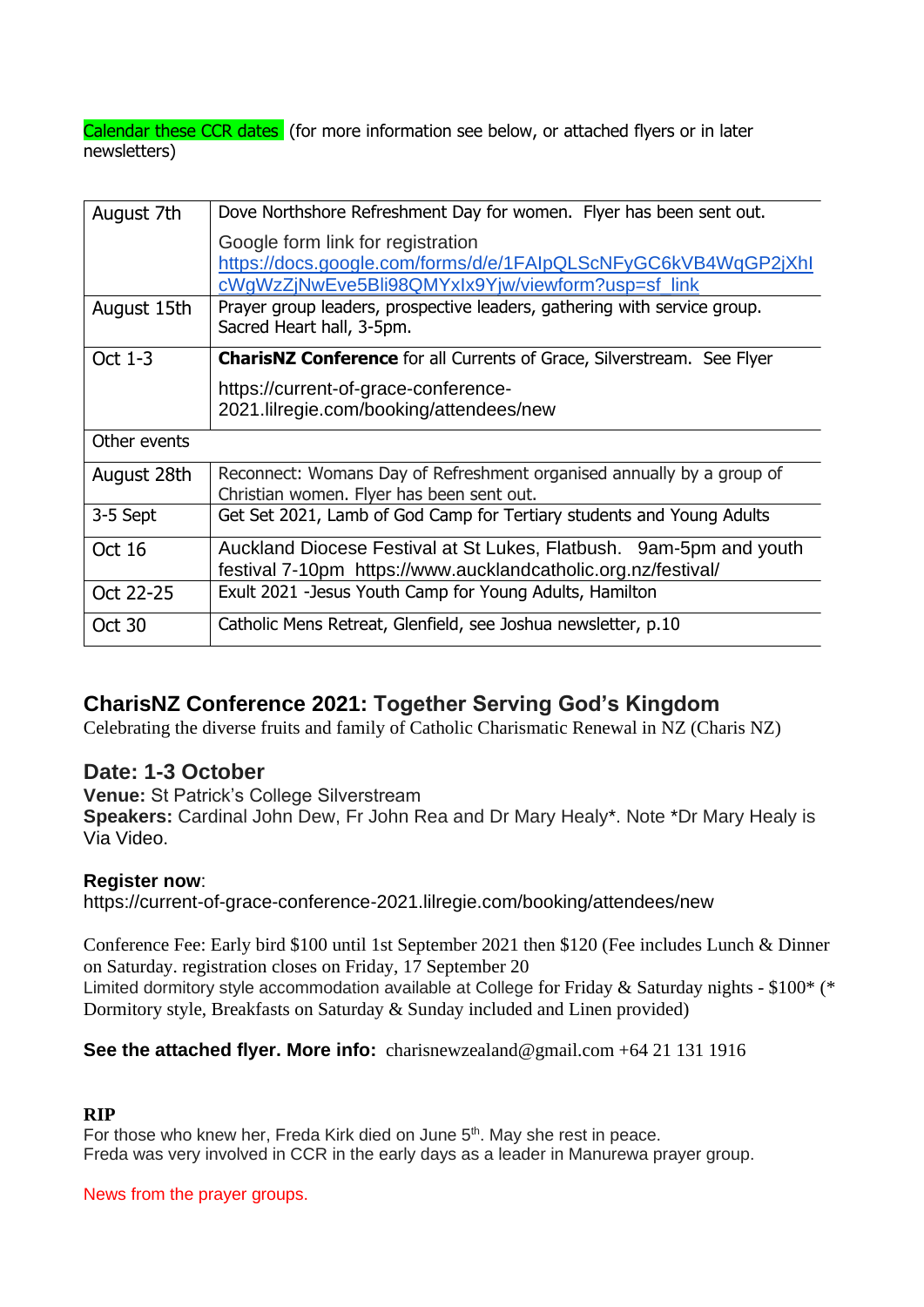### **Orewa, Mairangi Bay and Remuera parish have completed their LISS seminars using the Gift.**

### **This is a 6 week series available on DVD. It can be used in a prayer group or parish setting. If you would like help organising a LISS seminar in your group contact the service group at [aucklandccr@gmail.com](mailto:aucklandccr@gmail.com)**

### Has the Lord been prompting you to take action on something?

One member of Jesus My Light prayer group, Betsy Rego, recently acted on a dream and started a bible study on The Book of Acts.

Here is a brief report of what happened.

I had a dream. In my dream, a man who looked like the Actor Denzil Washington says to me "Come on I am employing you." At first I wondered what job is he employing me for and yet I was pleased and drawn towards him as I felt that he had a very special warmth and kindness about him. As I joined his team, he began to show us a book wherein we were learning to analyse how to sell. The product to sell was not yet revealed. Another set of books was given out which was an advanced version. The Denzil look-alike was analyzing it with us although he seemed to know much more.

I woke up with that awesome awe around me but I kept wondering what that dream meant. While in bed I pondered and asked the Holy Spirit to reveal it to me. Do I have to learn to analyze the word of God like in the dream? And spread the name of Jesus? Does this mean that I must learn the Word of God? Where and how do I start? As the week progressed I pondered on this and was convinced that I must learn the Word of God and share it with others. I shared the dream with a friend in NZ and then with a sister of mine from Chile. I told her I am going to learn the Acts of the Apostles because I would like to see the movement of the Holy Spirit as he did with the Apostles and disciples from the moment of the great event "Pentecost".

Both said they would like to join me. Remembering the dream had a team who analyzed together I also announced it the same week at my Friday prayer meeting. 3 of the prayer group members wanted to join us. We met up the very next day and started our first online Bible Study calling it "LISTEN TO THE HOLY SPIRIT "on the Book of Acts.

We meet online now every Saturday 2.30pm to 4pm learning and teaching as we share a chapter a week. There is so much joy as we meet and share. We have realized that each of us are students and each of us are teachers as we share cause it's the Holy Spirit that brings to us amazing history and insights of the early church. Currently it's 3 countries meeting online. India, Chile and New Zealand. We can see that it's the ends of the earth with Chile one end, New Zealand the other end and India in the centre. By studying the Book of Acts, we have begun to experience wonderful ways of the Holy Spirit leading our personal and spiritual lives. Everyone of us have shared the joy and confidence we have been experiencing.

This I believe is the work of the Holy Spirit that began with a simple dream on a Saturday morning and without losing much time by the following Saturday the dream unfolds to a Bible Study. Alleluia! All glory, honor and thanksgiving be given to the Lord Jesus Christ for his wisdom, ability and power over us all.

Betsy [betsjes@gmail.com](mailto:betsjes@gmail.com)

#### **Reading material The Charis magazine is now online,** [https://www.charis.international](https://www.charis.international/) Click on each picture and you get more information.